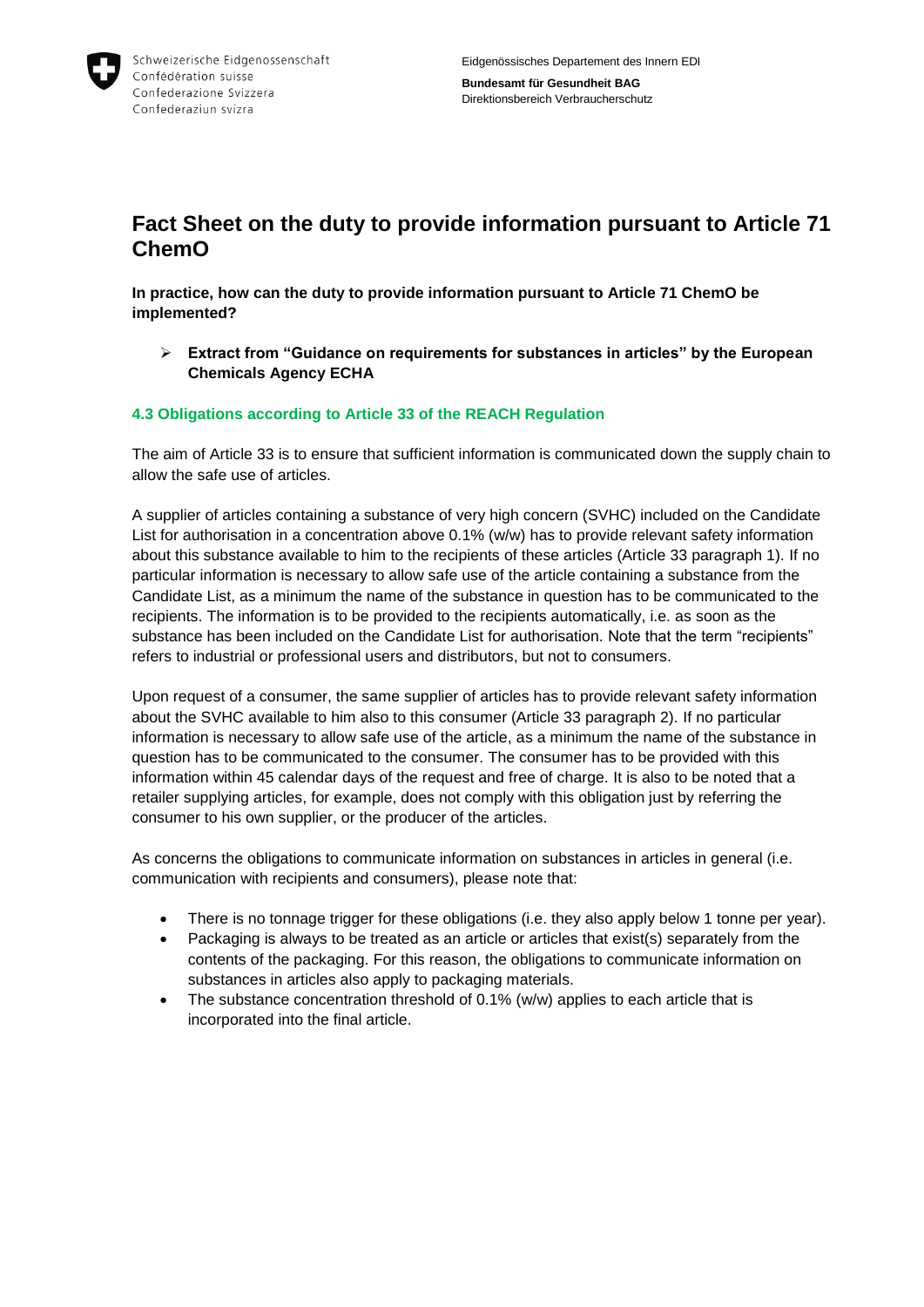- The obligations also apply to articles which were produced or imported before the substance was included in the Candidate List and are supplied after the inclusion. Thus, the date of supply of the article is the relevant date.
- The substance name to be communicated is the one appearing on the Candidate List for authorisation.

## **4.3.1. Communicating information according to Article 33 of the REACH Regulation**

In order for an article supplier to determine **what information he shall communicate** according to Article 33, he has to consider:

- what the downstream life-cycle stages of the article are up to final disposal (transport, storage, uses);
- what the potential routes of exposure are during each of these life-cycle stages;
- what the hazards of the substance of very high concern are for human health and the environment;
- what types of exposure control / personal protection measures are likely to be appropriate during each of the life-cycle stages in order for the handling of the article to be considered safe.

These considerations are required in order to identify any risks arising from the substance of very high concern in the article, and thus determine which information has to be provided to the user, in addition to the name of the substance of very high concern, in order for him to control these risks. This means that the obligatory additional information depends on what a user needs to know to be able to use the article safely and not on how available this safety information is. It should not be assumed that simply providing the name of the substance will in every case be sufficient to allow safe use of the article.

Information for any one article may differ regarding information type and detail according to who the recipient is. A professional user would, for example, normally not be informed that an article should be kept out of reach of children, whereas such information would tend to be appropriate for consumers.

The most appropriate **format for provision of information** may also vary, depending on the content and the addressee of the information. Standard answering letters might be a suitable medium to inform consumers, whereas a professional user might be better informed through separate use instructions.

REACH does not specify a format for providing information according to Article 33; possible formats could for example be:

- modification of existing documents, such as instructions for use and packaging;
- information on labels:
- link to a website with up-to-date information;
- standard communication formats developed by industry sector associations.

In any case, you must choose a format that will ensure that the information is **readily available to the recipient of the article or the consumer**, always taking into account the particular situation of use.